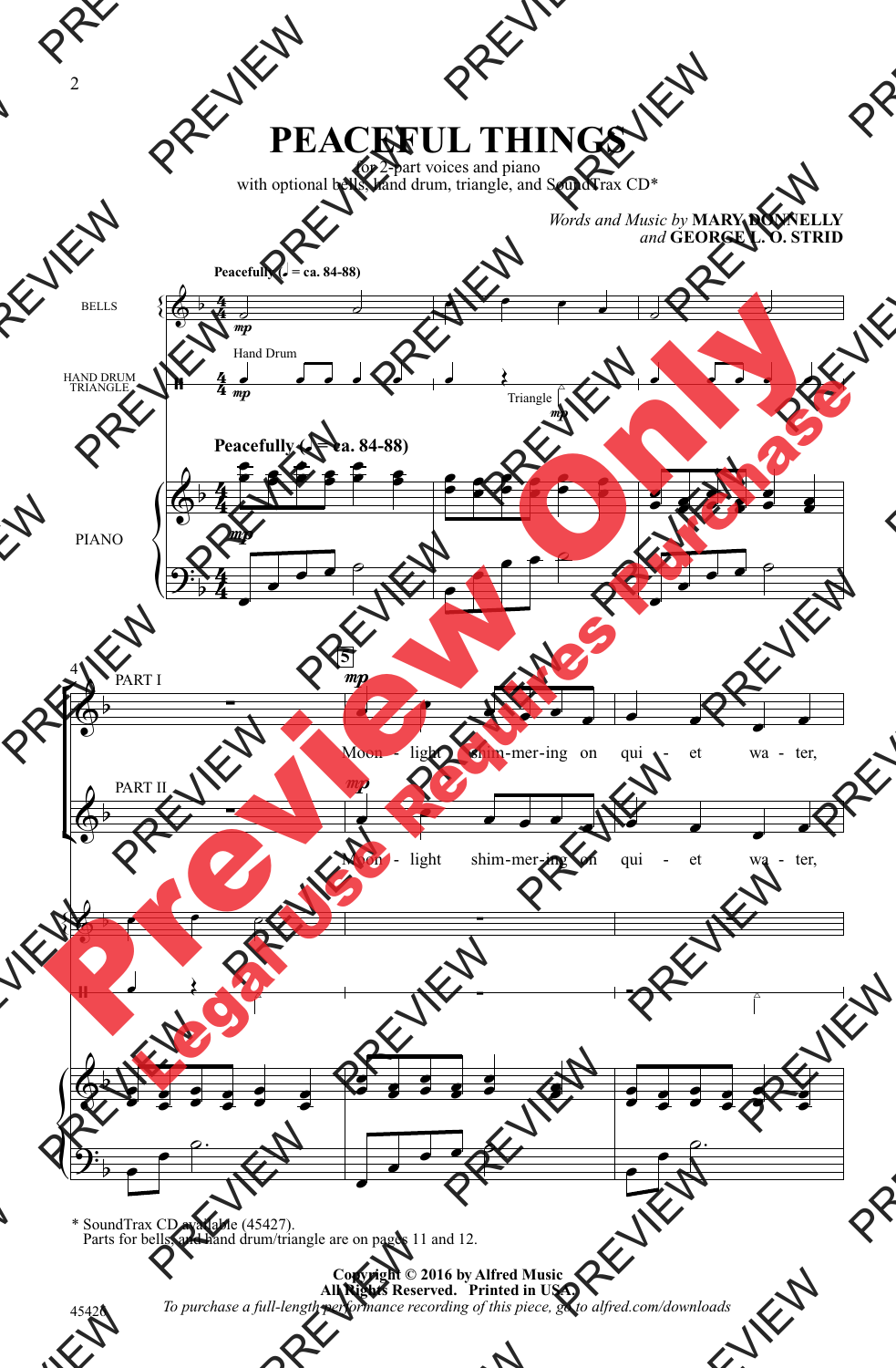

45426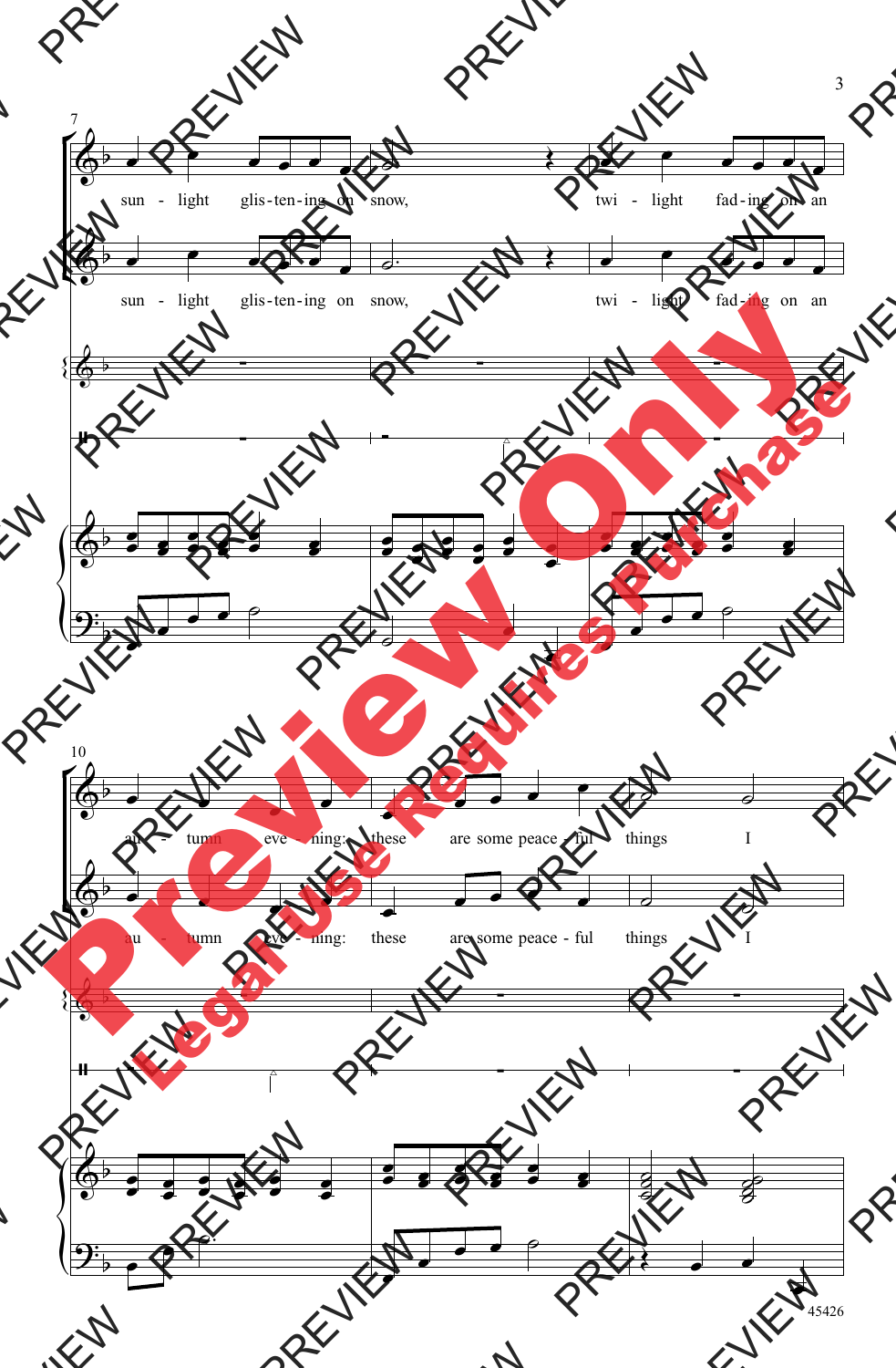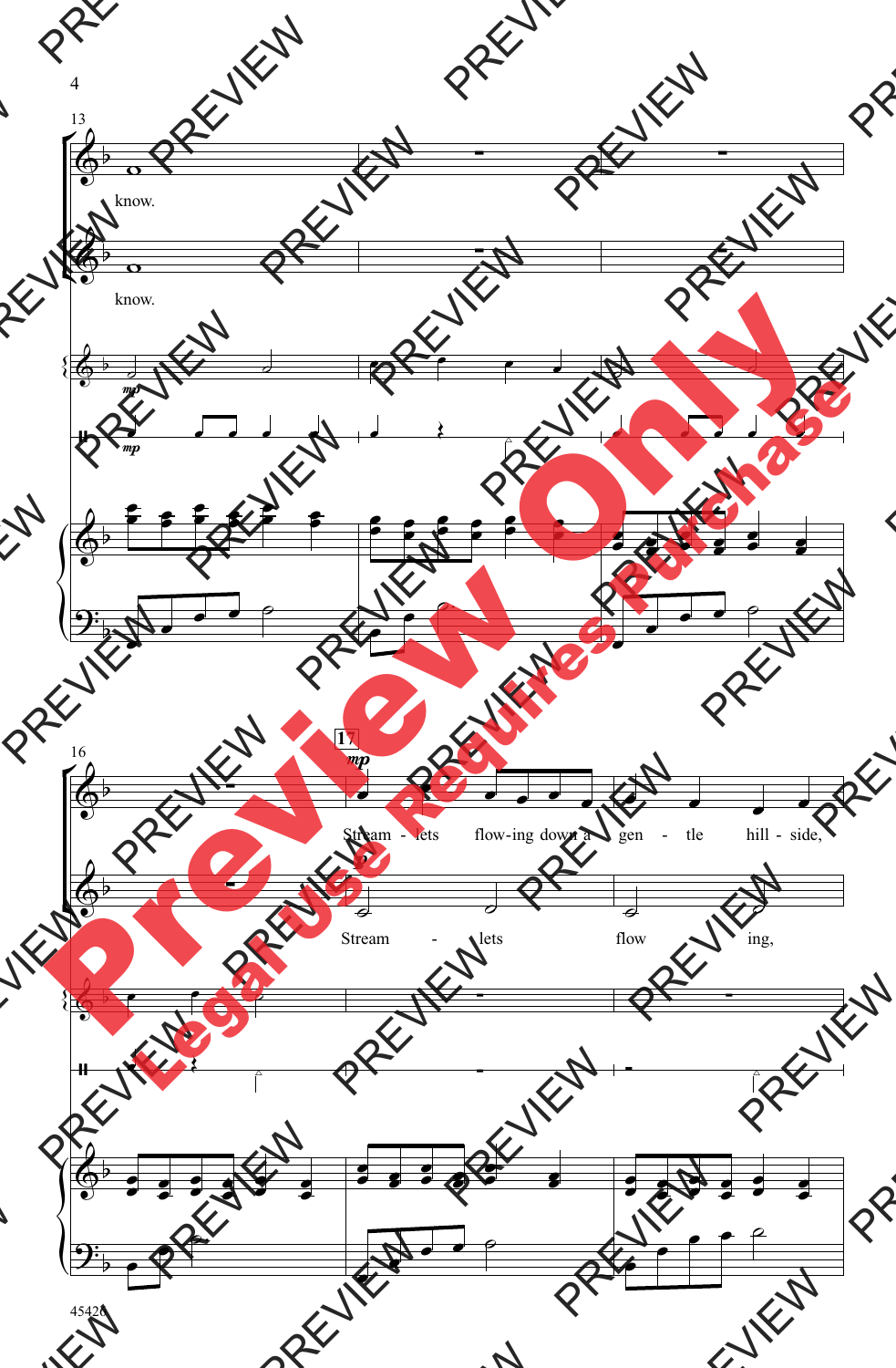

5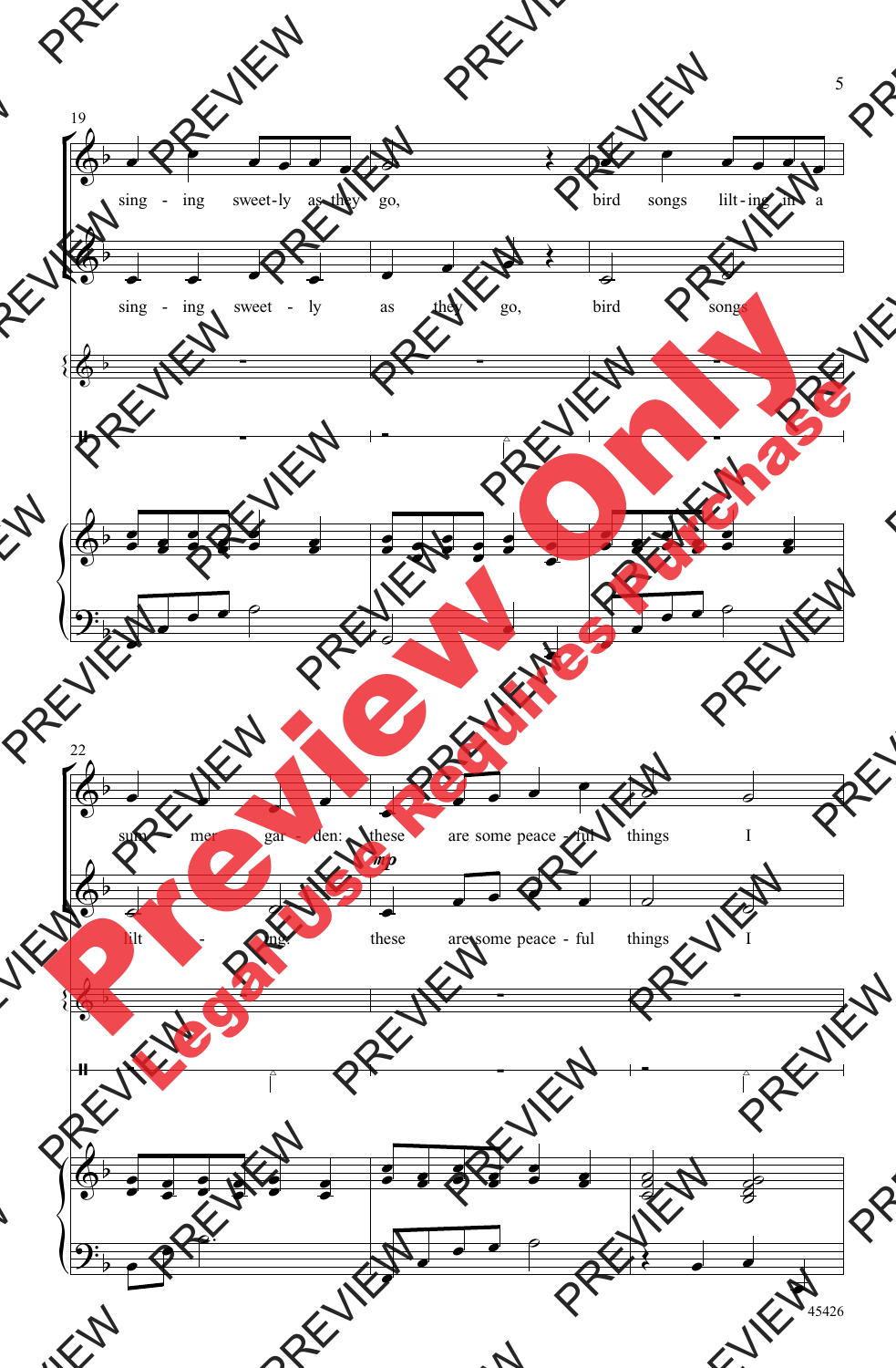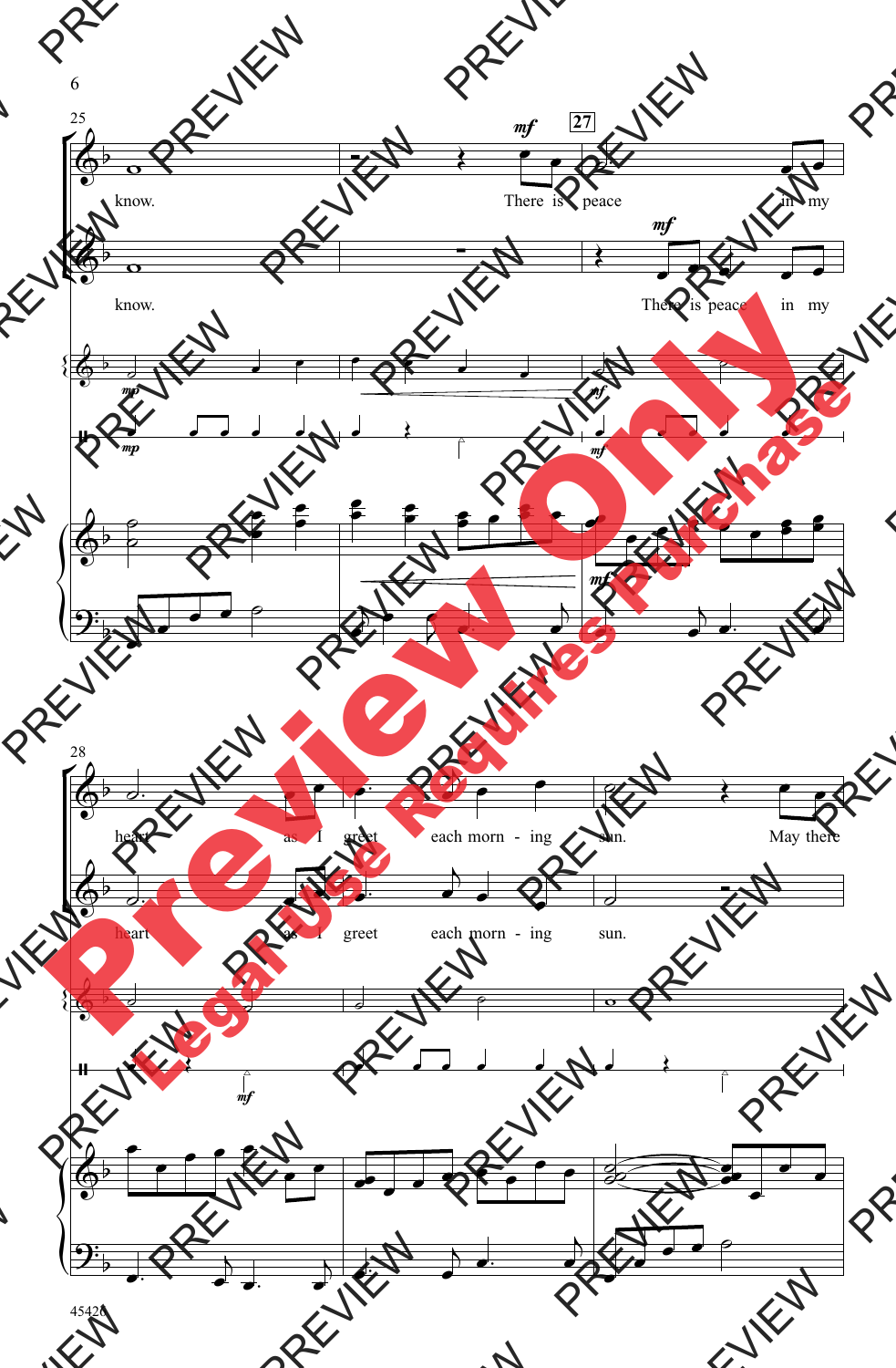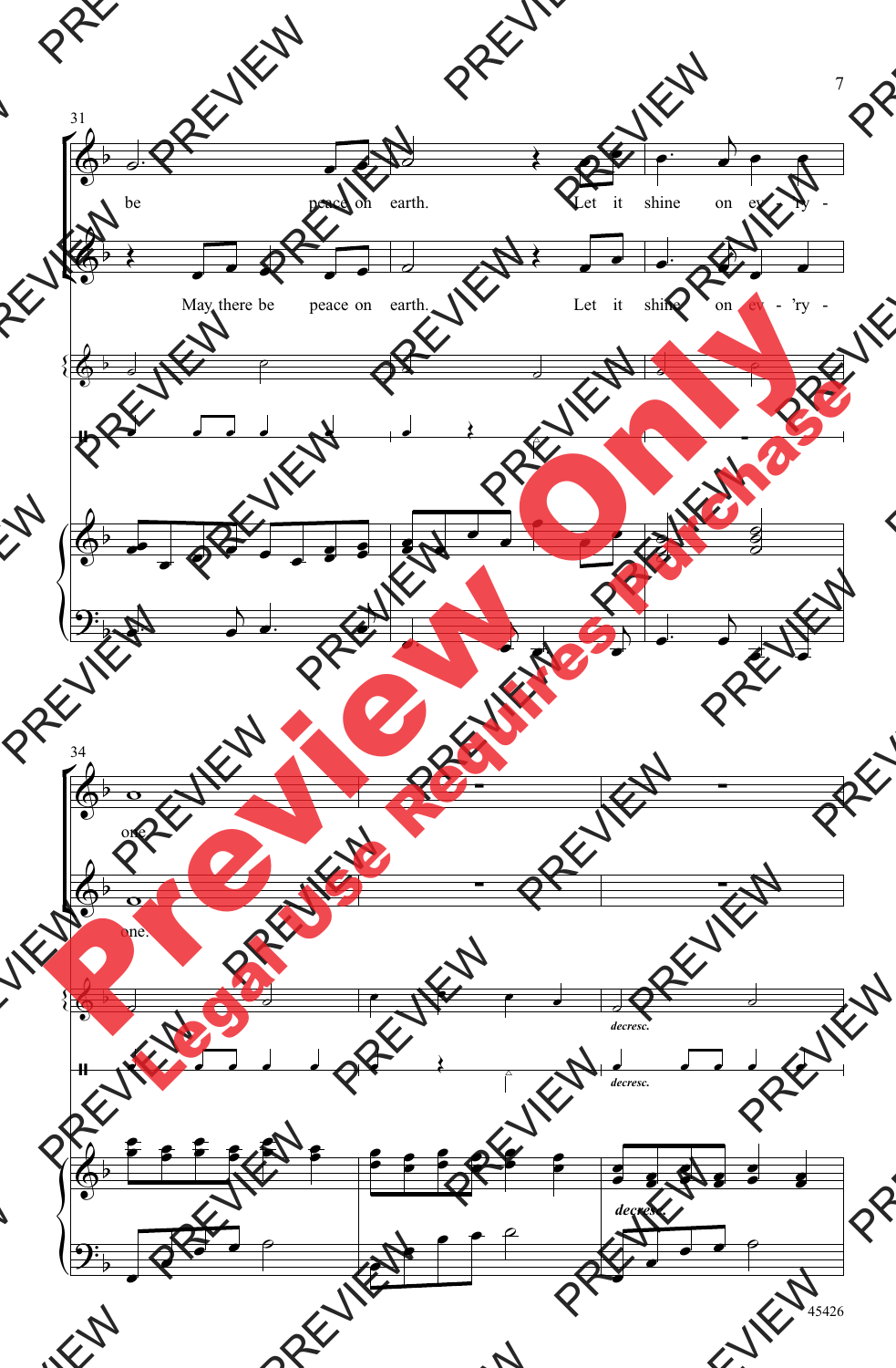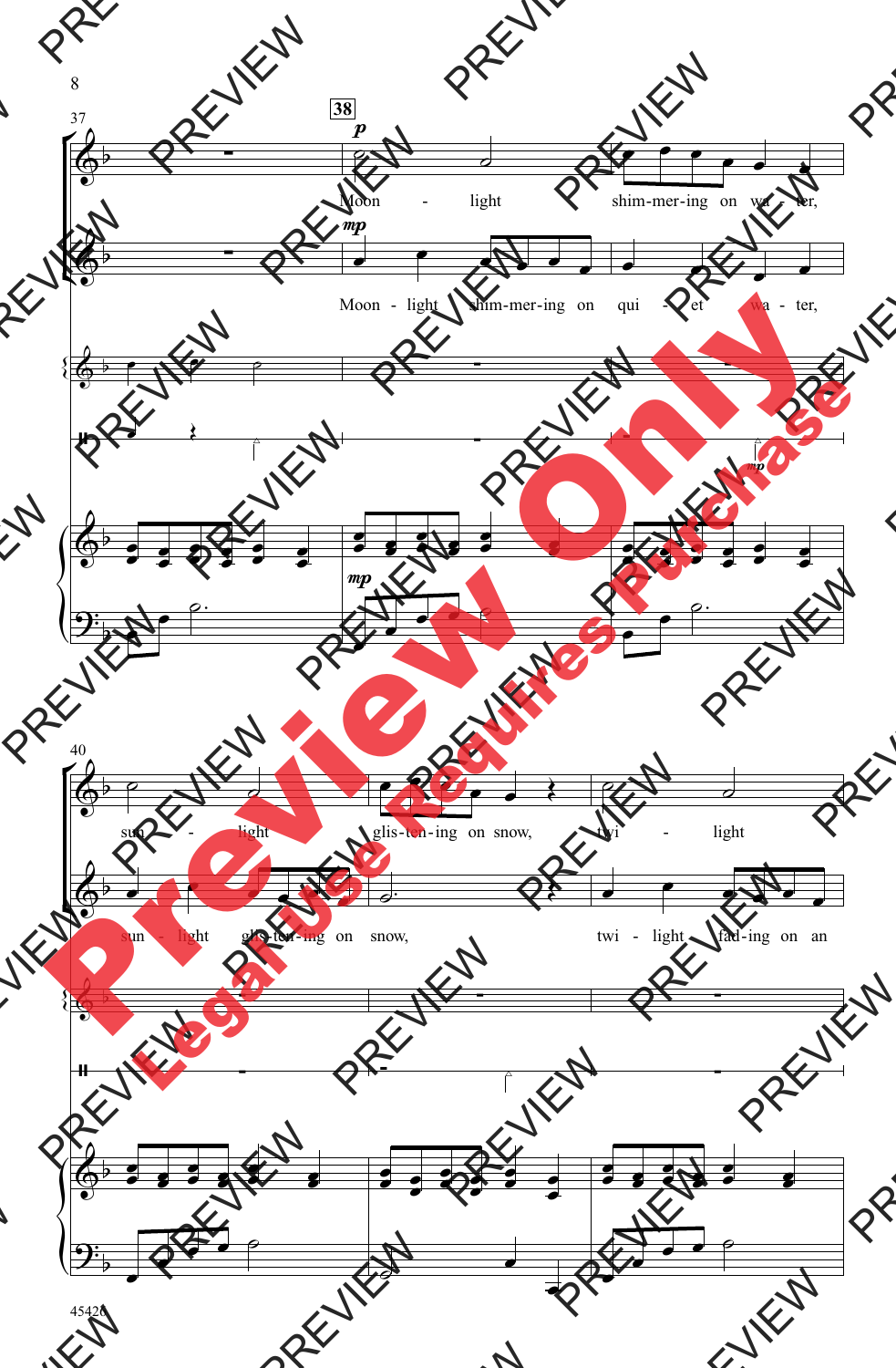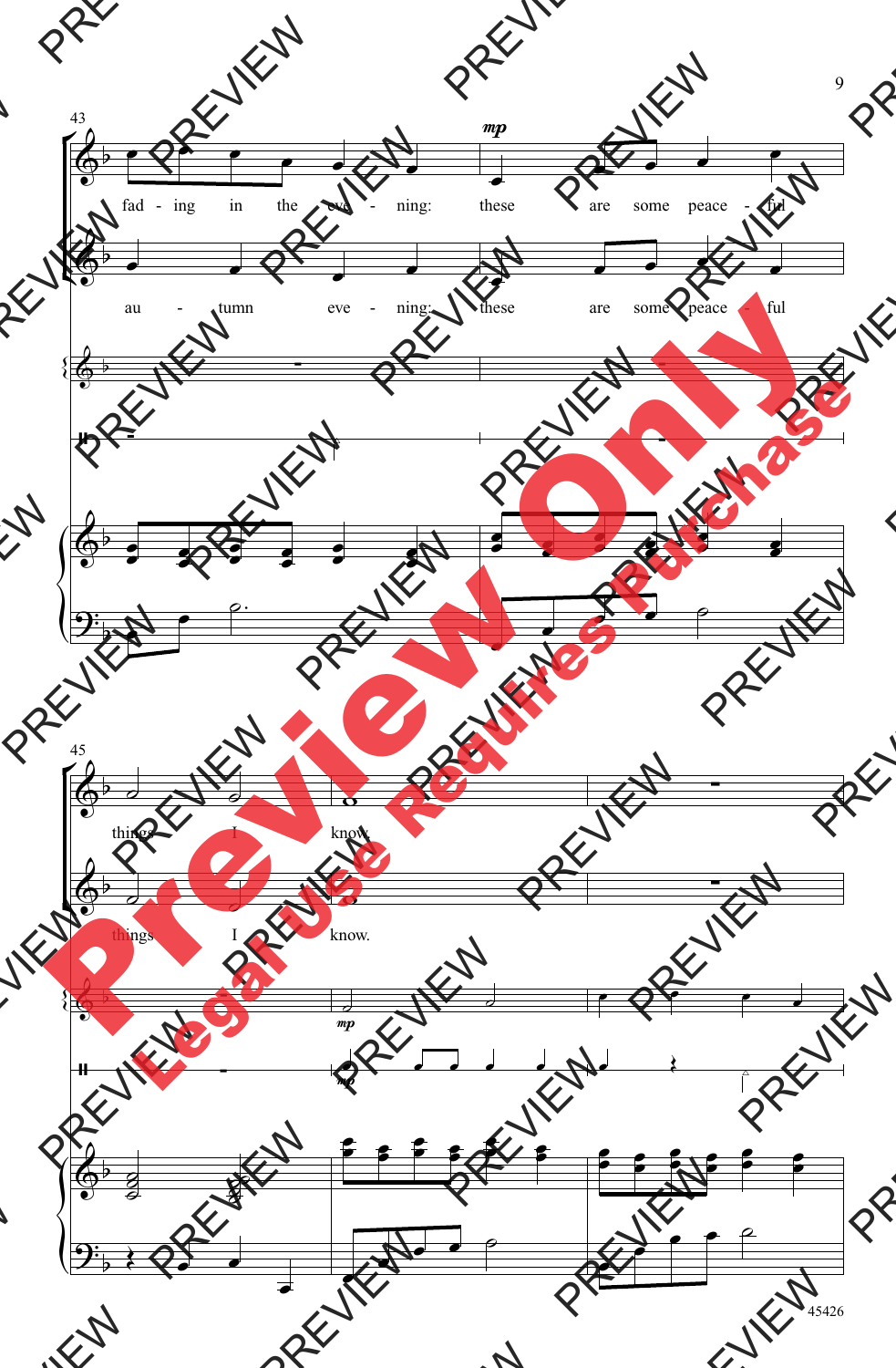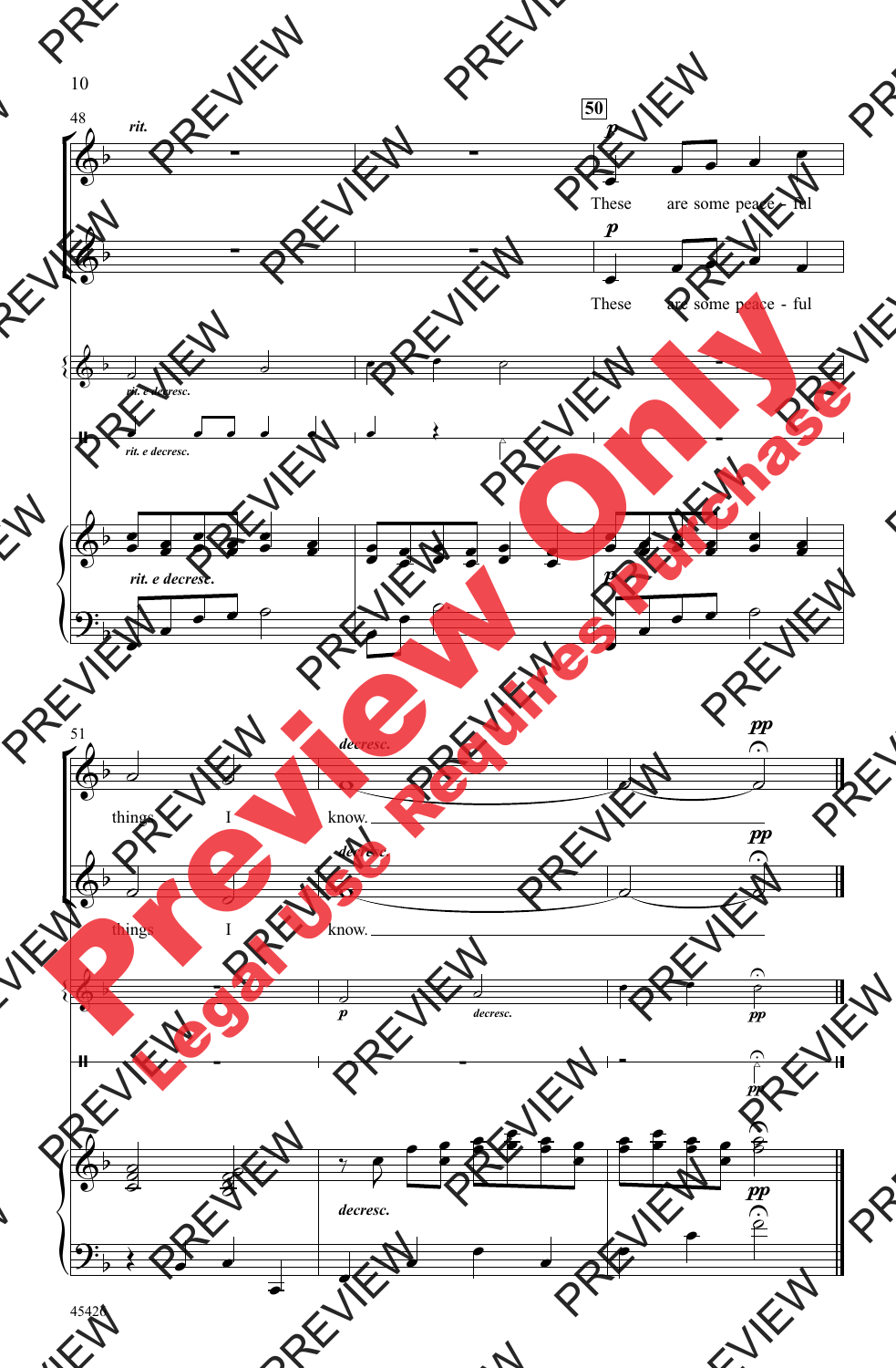## **PEACEFUL THINGS**

BELLS *Words and Music by* **MARY DONNELLY** *and* **GEORGE L. O. STRID**